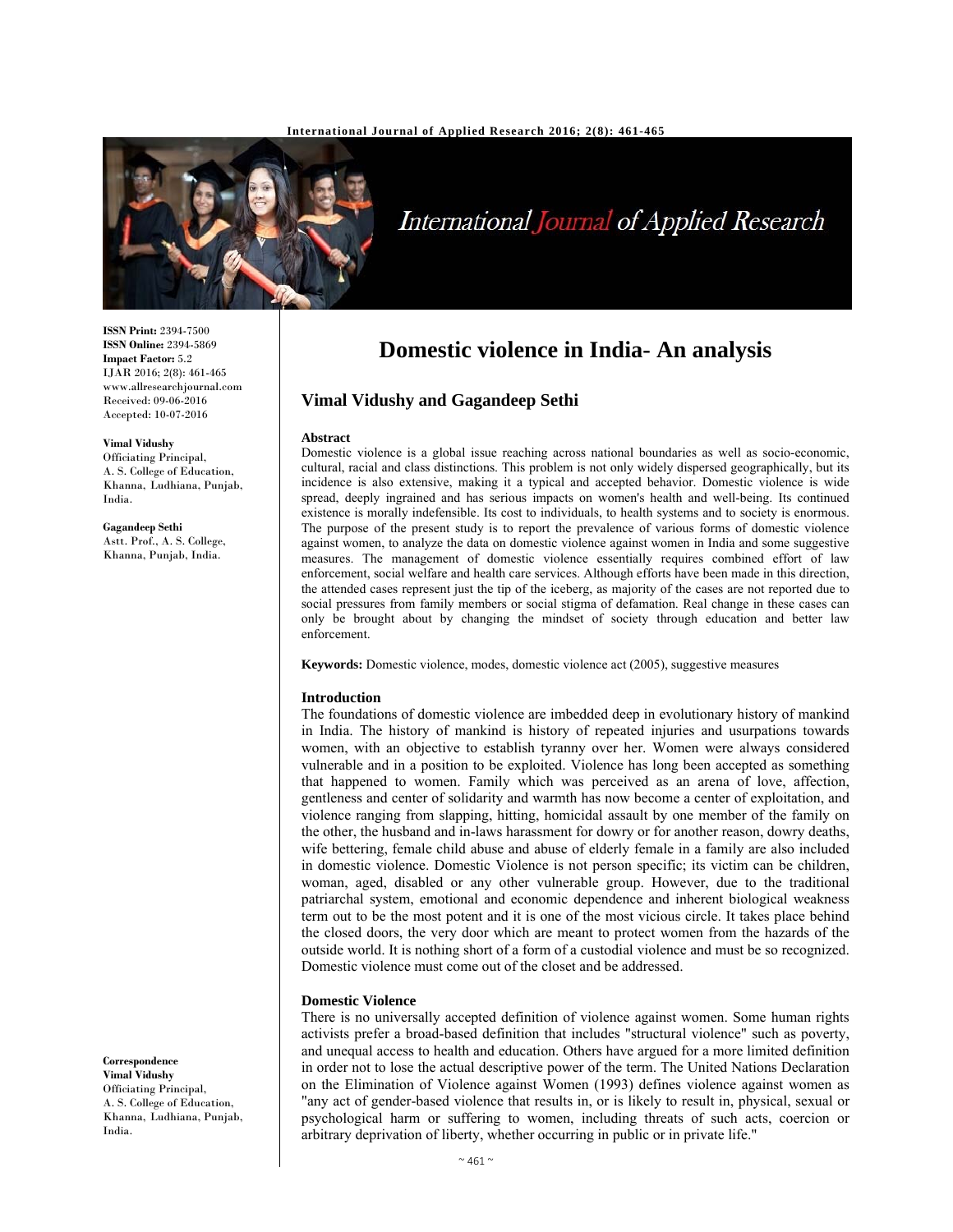This definition refers to the gender-based roots of violence, recognizing that "violence against women is one of the crucial social mechanisms by which women are forced into a subordinate position compared with men." It broadens the definition of violence by including both the physical and psychological harm done towards women, and it includes acts in both private and public life. The Declaration defines violence against women as encompassing, but not limited to, three areas: violence occurring in the family, within the general community, and violence perpetrated or condoned by the State.

Domestic violence, also known as domestic abuse, spousal abuse, battering, family violence, intimate partner violence (IPV), is defined as a pattern of abusive behaviors by one partner against another in an intimate relationship such as marriage, dating, family, or cohabitation. Domestic violence, so defined, has many forms, including physical aggression or assault (hitting, kicking, biting, shoving, restraining, slapping, throwing objects), or threats thereof; sexual abuse; emotional abuse; controlling or domineering; intimidation; stalking; passive/covert abuse (e.g., neglect); and economic deprivation.

# **Objectives of the Present Study**

The main objectives of present research paper is

- 1. To examine the various forms of domestic violence in India.
- 2. To analyse the data on domestic violence against women in India.
- 3. To suggest some legal and suggestive measures regarding domestic violence against women in India.

**Research Methodology:** The present paper is mainly based on secondary data, which has been taken from National Crime Record Bureau (NCRB), Press Information Bureau and Statistical Abstract State wise. For the present paper census and crime reported data have been analysed. The systematic approach has been adopted for analysis. Both qualitative and quantitative methods have been applied for the data analysis.

## **Forms of Domestic Violence**

# **All the possible forms that will constitute the offence for a better understanding**

# **a) Physical Abuse**

While defining Domestic Violence under the Protection of Women from Domestic Violence Act, 2005, in section 3 of the act Physical Abuse is explained as any act or conduct which is of such nature as to cause bodily pain, harm or danger to life, limb, or health or impair the health or development of the aggrieved person and include assault criminal intimidation and criminal force. Physical abuse is the most pervasive and ancient method of subordinating of women in a family, it is the most common control mechanism applied against a woman within the domestic sphere.

## **b) Psychological/ Emotional Abuse**

Causing of abuse to a woman in the domestic sphere is multidimensional. Under the Protection of Women from Domestic Violence Act, 2005 emotional or psychological abuse which has been categorized as verbal, is explained as to include – insults, ridicule, humiliation, name calling and insults especially with regard to not having a child or a male child and repeated there as to cause physical pain to any

person in whom the aggrieved person is interested. Psychological abuses are one of the major forms of abuses faced by women. The report by the United Nations World Population Fund (UNFPA) and the Washington-based International Center for Research on Women - polled 9,205 men, aged 18 to 49, across the states of Uttar Pradesh, Rajasthan, Punjab, Haryana, Odisha, Madhya Pradesh and Maharashtra found that men who had experienced discrimination as children were four times more likely to be violent towards their partners. The highest reports of violence came from Odisha and Uttar Pradesh, said the report, with more than 70 percent of men in these regions admitting to being abusive towards their wives and partners.

# **c) Sexual Abuse**

International law in the context of violence against women has recognized sexual abuse against women as one of the forms of violence inflicted by both public and private sector. The Protection of women from Domestic Violence Act, 2005 explains sexual abuse includes any conduct of a sexual nature that abuses humiliates degrades or otherwise violates the dignity of women. This form of abuse is specific to the interpersonal relation between a man and a woman most often in a marital relationship. Of the many duties that a wife has towards her husband, performance of sexual duties is one of them. A wife is never expected to neglect her duties failure to carry out sexual duties or unfaith fullness appears to have been widely accepted and understandable explanation for men's violence. In present times men use sexual violence to assert and maintain their superior masculinity. This form of abuse is more common in households where men are literate and affluent. In a survey it was found that 79% of men used sexual violence to control their wives' fidelity and 57% of them had more than 6 years of formal education.

## **d) Economic Abuse**

Economic abuse is a deprivation of the basic need of a person to sustain him in a social set up. It is a form of abuse when one intimate partner has control over the other partner's access to economic resources. Economic abuse may involve preventing a spouse from resource acquisition, limiting the amount of resources to use by the victim, or by exploiting economic resources of the victim. The motive behind preventing a spouse from acquiring resources is to diminish victim's capacity to support him/her, thus forcing him/her to depend on the perpetrator financially, which includes preventing the victim from obtaining education, finding employment maintaining or advancing their careers, and acquiring assets.

### **e) Intellectual Abuse**

Of all the abuses in Domestic Violence previously discussed, intellectual abuse has been missing from all the definitions of Domestic Violence. This is perhaps because in India a marital relationship or any other man-woman relationship is about the acceptance of inequality, where men dominate and injure and women get dominated and endure. The entire socialization process has an inherent isolation for both men and women, which inhibits effective communication between the two. Even where domestic harmony exists, there is a sense of isolation in thought whereby both men and women experience alienation from each other and at a certain level they come out to be strangers. Different educational levels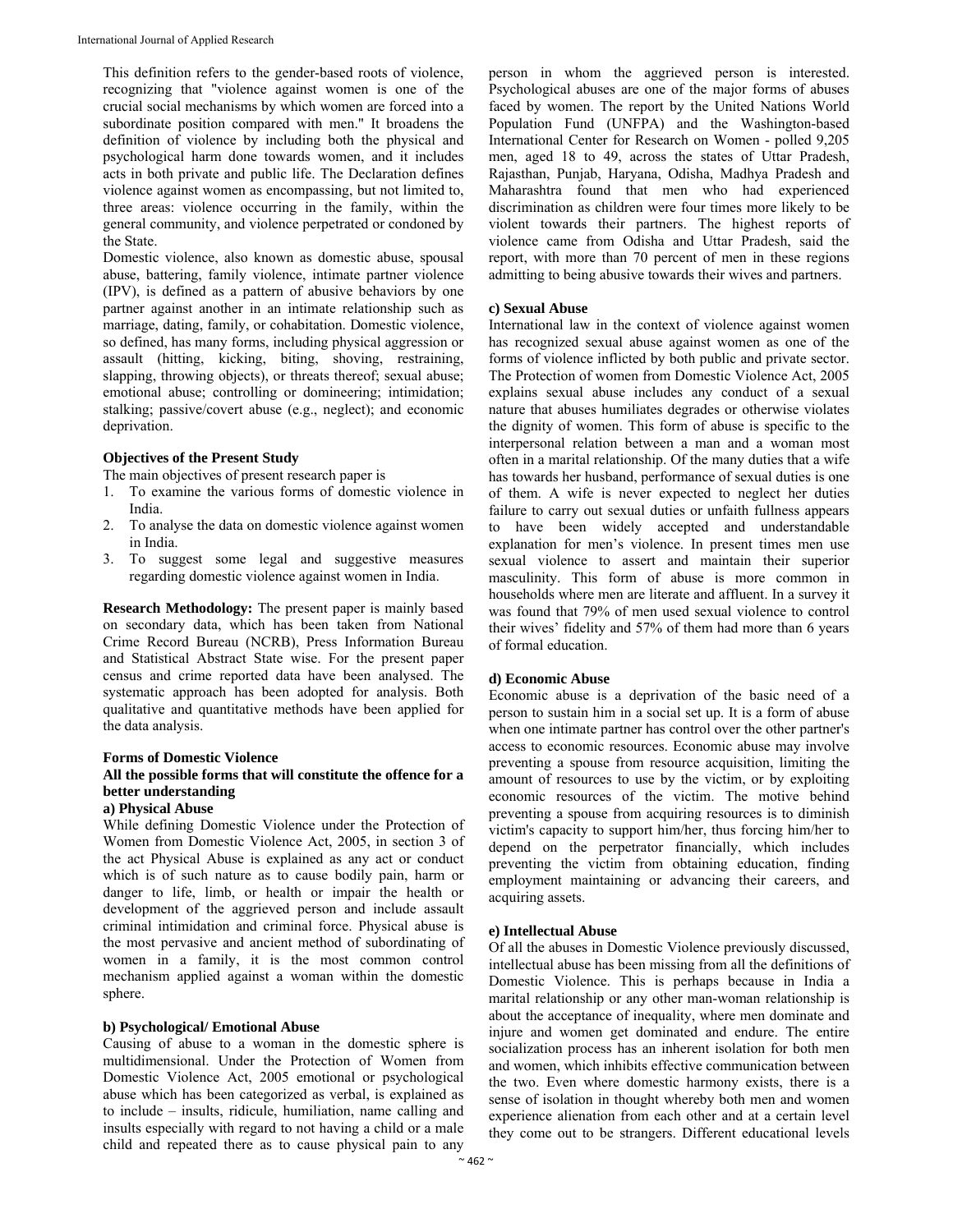add to the isolation as the mental levels are different and both find difficulties in relating to each other at the intellect level. In most of instances it is seen that Indian marriages are clouded with words such as adjustments and compromises. There is no mention of companionship or friendship as John Stuart Mill would describe it. In this scenario women come to be perceived as intellectually inferior, hysterical and unreliable and so on. This isolates women with in a domestic sphere and limits their role to procreation of children, preferable sons and to the nurturing their families. Even educated and economically independent women face this isolation as men in a patriarchal set up have controlled access to all economic activities and to all assets including knowledge which contribute to their profitability. Moreover a woman's work in India is shaped and monitored predominantly by patriarchal authorities at home and outside The Domestic Violence Act, 2005 has failed to address this form of abuse as it has been clubbed with other abuses such as psychological emotional and economic there by missing its import.

# **f) Tolerance of Abuse**

Since domestic violence tends to be culturally engrained, or derived from culturally-based gender roles, many women are tolerant of the abuse they face. A study on domestic violence in India reflected this sentiment and found that "among the women who reported violence, 29% had never received medical care after domestic violence, and 10% had never told a health worker about being abused. Only 5% of the women reported speaking to the health worker about problems of violence at home."

# **Domestic Violence against Women in India: A Data Analysis**

Domestic violence in India includes any form of violence suffered by a person from a biological relative, but typically is the violence suffered by a woman by male members of her family or relatives. According to a National Family and Health Survey in 2005, total lifetime prevalence of domestic violence was 33.5% and 8.5% for sexual violence among women aged 15–49. The instance of violence was reported to be lowest among Buddhist and Jain women, and highest among Muslim women in India. A 2014 study in The Lancet reports that the reported sexual violence rate in India is among the lowest in the world, the large population of India means that the violence affects 27·5 million over women their lifetime.

"The number of cases registered under Domestic Violence Act, 2005 has gone down over the past three years," said a March 13, 2015 release from the Press Information Bureau. "As per the provisional data of the National Crime Records Bureau (NCRB) which is available up to 2014, the numbers of such cases registered were 531 in 2014, 4204 in 2013 and 16,351 in 2012."

The reality, as Fact Checker found, appears to be the opposite: the limited data available indicate domestic violence might be soaring. Domestic violence in 2013 is low because 17 of 34 states and union territories didn't release any data. Among them were many large states including Maharashtra, Gujarat and Bihar. When it is reported, as we said, domestic violence appears to be sky-rocketing. Among states that released data, former Andhra Pradesh accounted for the highest number of cases registered under the Domestic Violence Act: 3,758 in 2013, a 75% increase from 2012 (2,150 cases). Kerala comes second with 142 cases in

2013, a 21% increase from 2012 (117 cases). A 2015 journal article on domestic violence in India, by Claire Snell-Rood, a medical anthropologist at the Department of Behavioural Science with the University of Kentucky, notes that 75-86 percent of women do not disclose that they are victims of abuse by their families (Snell-Rood 2015). A 3 March 2015 article by IPS reports that, according to "the most recent government household survey," 40 percent of women have been abused in their homes; while, according to an independent survey supported by the Planning Commission of India, the number is closer to 84 percent. The Hindu reports that, according to household surveys conducted in India by the United Nations Office on Drugs and Crime (UNODC), 10 percent of women in India reported that they have experienced sexual violence by their husbands in their lifetime (The Hindu 19 Dec. 2014). Reuters reported in June 2012 that, according to the Health and Programme Development Adviser at Save the Children UK, an international NGO that works in 120 countries to "save children's lives" (Save the Children), despite India's domestic violence Act, "'women and girls continue to be sold as chattels, married off as young as 10, burned alive as a result of dowry-related disputes and young girls [are] exploited and abused as domestic slave labour'" (Reuters 13 June 2012).

# **Legal Measures**

## **The Protection of Women from Domestic Violence Act, 2005**

On 26th October, 2006, the central govt. notified this Act in the official gazette. The Act aims at providing protection to women from Domestic Violence faced by them with in 4 walls of their houses. This Act represents a major victory for women's rights in India. Importantly, the new law, which criminalizes the abuse of a woman by her spouse, partner or other males in the household, recognizes the abused woman's right to secure housing. Sections 18-23 are the soul of this Act, these sections of the Act provide a large number of avenues for an abused women to get relief. She can get through the courts, Protection orders, residence order, monetary relief order, custody order, for her children, compensation order, and interim/ex parte orders.

## **Short Stay Homes Schemes**

The 13 March 2015 press release by the Ministry of Women and Child Development states that the Ministry administers "Swadhar and Short Stay Home Schemes," providing services for the relief and rehabilitation of women in difficult situations including those who are victims of rape.

## **Suggestive Measures**

Violence against women in the private realm is relegated to secondary status, whether in India or in the United States. Strong laws and public policies are essential steps toward combating such violence. But the real solution lies in a culture shift, in the world, and in each of our homes. Apart from the above Legal measures, the below given are the some suggestive measures in context of India which if taken in its full form may placate and curve the menace of the Domestic Violence in India.

## **Agencies**

A wide variety of agencies exist which offer services in cases of domestic violence viz. Family court, Police station, Family Counseling Centre, Women's Commission, People's Council for Social Justice, and religious institutions.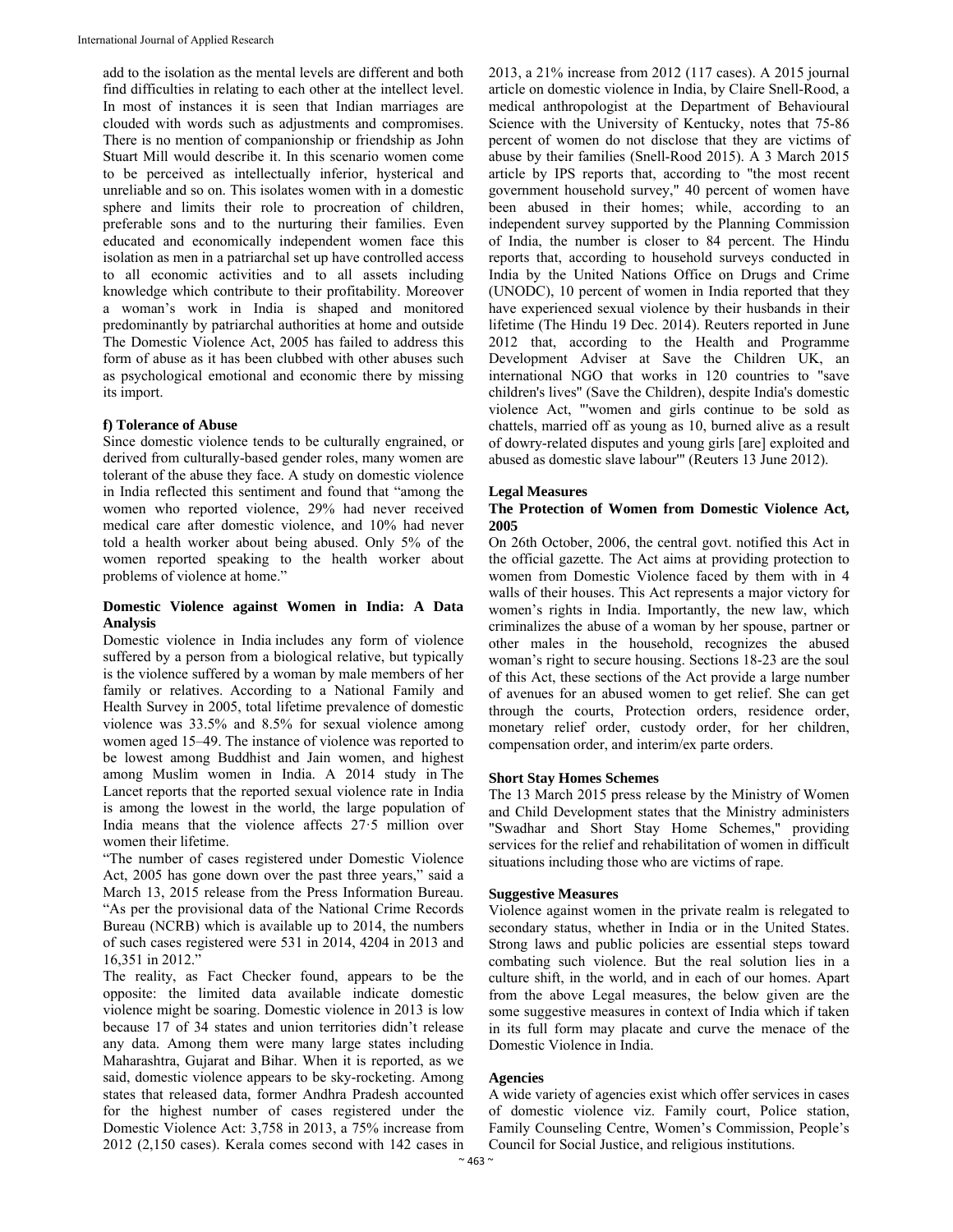## **Awareness generation and sensitization**

- Awareness about gender equality and women's rights should be instilled in boys and girls from a very early age in order to bring about a change in the mindset of the future generation.
- Legal literacy camps should be conducted on a regular and systematic basis at the local community level.
- List of NGOs and governmental organizations dealing with women's issues should be made known to the public.
- Health care providers such as doctors, nurses, and other Para-medical staff should be properly sensitized to treat women experiencing violence.
- Sensitization programmes should be organized for the policy makers.

## **Counseling**

Pre-marital counseling should be made compulsory; postmarital counseling is to be arranged as follow-up, in order to prevent breakdown of families.

# **Fostering Self-Employment among Women**

A woman entering into the business is not uncommon today. In fact more and more are keen on choosing business as a career. Self-employment is considered to be the best because it not only helps to change women's own self-perception but also helps to attain social status.

## **Judiciary**

- There should be a special court with a woman judge and magistrate in each district to handle domestic violence cases.
- Only women magistrates should try cases of violence against women.
- Mobile courts should be introduced as an effective strategy to provide justice to the victims of domestic violence.
- Law enforcement should be done by the co-ordinate efforts of police.
- There should be strict laws for the prevention of vices such as alcoholism and drug addiction and social evils such as the dowry system.

## **Role of Government**

- Government should ensure proper enforcement of existing laws related to women's rights.
- Women should be made aware of Women's Commission; offices of the Women's commission should be opened at the district and lower levels.
- Police should be trained to be respectful and courteous to women in distress.

# **Role of Media**

Media should be used to sensitize the officials and the public about domestic violence so as to develop a positive attitude towards women in general, and women victims, in particular.

### **Conclusion**

Woman must not accept, she must challenge. She must not be awed by that which has been built up around her. She must respect that woman in her which struggles for expression. Achieving women's empowerment is not a "quick-fix". It will take sound public policies, a holistic

approach and long term commitment from all development actors. Women's empowerment is both a right and "smart economics". In the ultimate analysis, empowering women is empowering society. Better women make better homes, a better society, and help us men to better our best!

### **References**

- 1. Brewster MP. Journal of Family Violence. 2003; 18(4):207-217.
- 2. Dodd LW. Therapeutic group work with young children and mothers who have experienced domestic abuse. Educational Psychology in Practice 2009; 25:21-36.
- 3. Domestic Violence and Abuse Signs of Abuse and Abusive Relationships; http://helpguide.org/mental/domestic\_violence\_abuse\_ty pes signs causes effects.htm; dated  $6-8-2016$
- 4. Ellsberg Mary. PhD. Intimate Partner Violence and Women's Physical and Mental Health in the WHO Multi-country Study on Women's Health and Domestic Violence: An Observational Study. The Lancet 371 2008, 2013.
- 5. India. 13 March 2015. Ministry of Women and Child Development. Number of Cases Registered under Domestic Violence Act, 2005 Show a Declining Trend over the Last Three Years. [Accessed 7 Aug. 2016]
- 6. Inter Press Service (IPS). 3 March 2015. For Women in Asia, 'Home' Is a Battleground. [Accessed 1Aug. 2016]
- 7. Martin Sandra, Amy Tsui, Kuhu Maitra, Ruth Marinshaw. Domestic Violence in Northern India. American Journal of Epidemiology: 1999, 150.
- 8. National Crimes Record Bureau, Crime in India 2012 Statistics Government of India.
- 9. National Crimes Record Bureau, Crime in India 2014 Statistics Government of India.
- 10. Das PK. Protection of Women from Domestic Violence, 4th ed.,-The Protection of women from Domestic violence Act with Rules and Allied laws, ed.2008; Ashok D. Ippe, 2011
- 11. Planning Commission. Annual Report 2013-14. [Accessed 13Aug 2016]
- 12. Reuters. 13 June 2012. Katherine Baldwin. "Canada Best G20 Country to Be a Woman, India Worst." [Accessed 14 Aug 2016].
- 13. Save the Children. N.D. About Us. [Accessed 11 July 2016].
- 14. Sexual violence and rape in India the Lancet, March, 2014; 383:865.
- 15. Siemieniuk RAC, Krentz HB, Gish JA, Gill MJ. Domestic Violence Screening: Prevalence and Outcomes in a Canadian HIV Population. AIDS Patient Care and STDs 2010; 24(12):763-770.
- 16. Snell-Rood, Claire. Informal Support for Women and Intimate Partner Violence: The Crucial yet Ambivalent Role of Neighbours in Urban India. Culture, Health and Sexuality. 2015; 17(1).
- 17. The Protection of Women from Domestic Violence Act, 2005.
- 18. The Protection of Women from Domestic Violence Act, 2005. [Accessed 1Aug 2016]
- 19. The Hindu. 19 December 2014. S. Rukmini. Rape, Rhetoric and Reality.
- 20. The report by the United Nations World Population Fund (UNFPA) and the Washington-based International Center for Research.